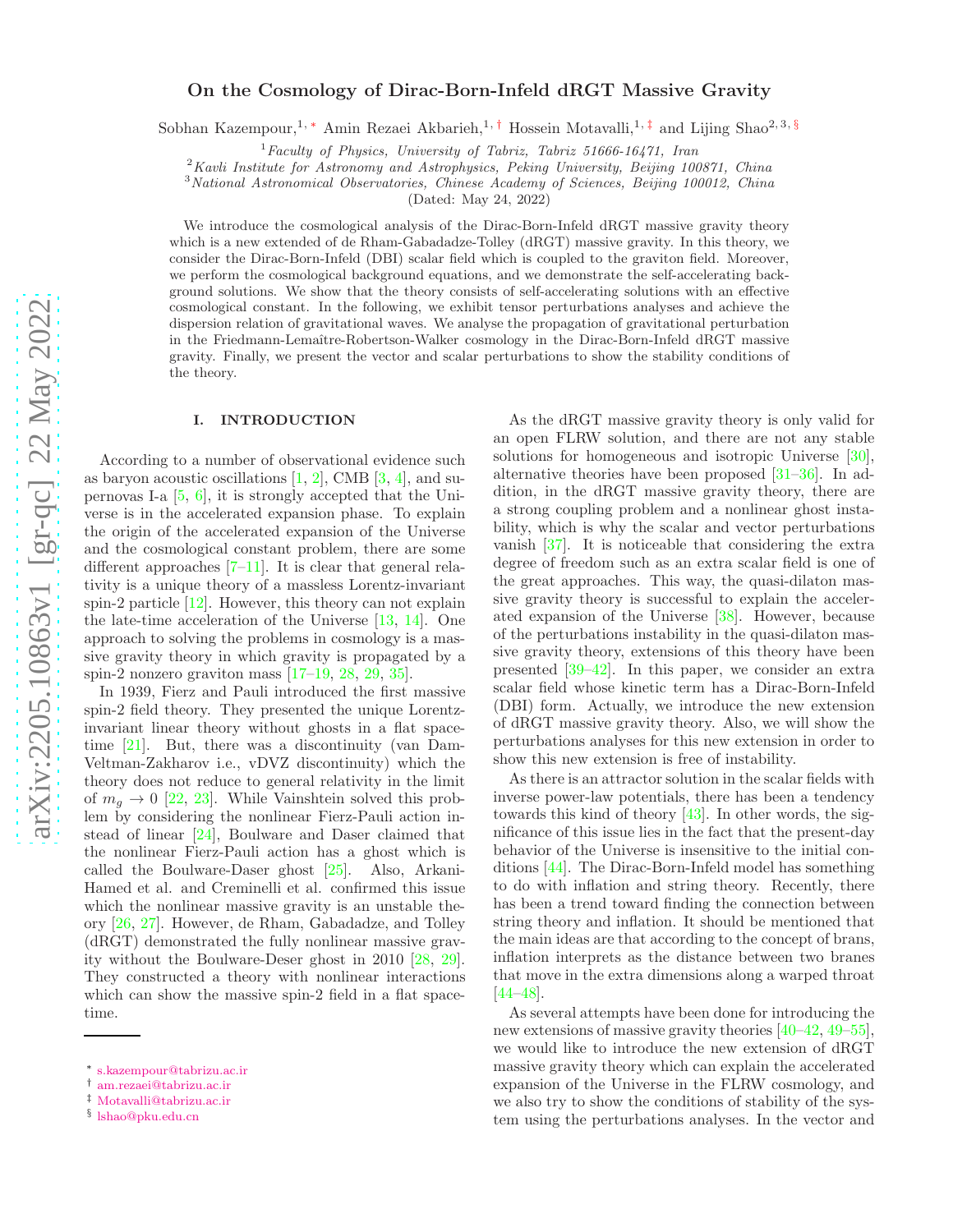2

scalar perturbations, we will exhibit the stability conditions of the system. Moreover, in the tensor perturbation, the dispersion relation of gravitational waves which can show the mass of graviton, will be obtained.

It should be noted that in order to impose the constraints on the modified gravity theories, detecting and analysing gravitational waves is really essential. Using the mass of graviton, the speed of gravitational wave propagation can be determined. So, by comparing the speed of gravitational waves and their electromagnetic waves, we can find the constraints on the parameters of the theories. This issue shows the significance of the investigation of the dispersion relation of gravitational waves.

The outline of this paper is as follows. In Sec [II,](#page-1-0) we present the Dirac-Born-Infeld dRGT massive gravity theory. Moreover, we demonstrate the background equations of motion and self-accelerating solutions. In Sec [III,](#page-3-0) we present perturbation analysis to determine the dispersion relations of gravitational waves in this theory. In addition, we elaborate on the stability condition of the system in the vector and scalar perturbations. In Sec [IV,](#page-7-0) we present the conclusion and discussion.

In this paper, we use  $M_{\text{Pl}}^2 \equiv 8\pi G = 1$  where G is Newton's gravitational constant. We will assume natural units  $(c = \hbar = 1)$ .

## <span id="page-1-0"></span>II. DIRAC-BORN-INFELD DRGT MASSIVE GRAVITY

In this section, we begin by introducing a new extension of the dRGT massive gravity theory. In this new extension, we consider the Dirac-Born-Infeld (DBI) scalar field which is the response to the dark energy scalar field. We review the dRGT massive gravity theory which is extended by Dirac-Born-Infeld terms. Meanwhile, we perform the evolution of a cosmological background.

The action includes the Ricci scalar R, scalar field σ, the tension  $T(σ)$ , the massive gravity term  $U(K)$ , a dynamical metric  $g_{\mu\nu}$  and it's determinant  $\sqrt{-g}$ . The action is given by

$$
S = \frac{1}{2} \int d^4x \left\{ \sqrt{-g} \left[ R + T(\sigma) \left( 1 - \sqrt{1 - \frac{\dot{\sigma}^2}{T(\sigma)}} \right) + 2m_g^2 U(\mathcal{K}) \right] \right\}.
$$
\n(1)

It should be pointed out that the mass of graviton  $m_q$ ,

originates from the potential  $U(\mathcal{K})$  which is

$$
U(\mathcal{K}) = U_2 + \alpha_3 U_3 + \alpha_4 U_4,
$$
  
\n
$$
U_2 = \frac{1}{2} ([\mathcal{K}]^2 - [\mathcal{K}^2]),
$$
  
\n
$$
U_3 = \frac{1}{6} ([\mathcal{K}]^3 - 3[\mathcal{K}][\mathcal{K}^2] + 2[\mathcal{K}^3]),
$$
  
\n
$$
U_4 = \frac{1}{24} ([\mathcal{K}]^4 - 6[\mathcal{K}]^2[\mathcal{K}^2] + 8[\mathcal{K}][\mathcal{K}^3] + 3[\mathcal{K}^2]^2
$$
  
\n
$$
-6[\mathcal{K}^4]),
$$
\n(2)

where  $\alpha_3$  and  $\alpha_4$  are dimensionless free parameters of the theory. Here the quantity " $[\cdot]$ " is interpreted as the trace of the tensor inside brackets. Moreover, it is necessary to note that the building block tensor  $K$  is defined as

$$
\mathcal{K}^{\mu}_{\nu} = \delta^{\mu}_{\nu} - e^{\sigma} \sqrt{g^{\mu \alpha} f_{\alpha \nu}},\tag{3}
$$

where  $f_{\alpha\nu}$  is the fiducial metric, which is defined through

$$
f_{\alpha\nu} = \partial_{\alpha}\phi^c \partial_{\nu}\phi^d \eta_{cd}.
$$
 (4)

Here  $g^{\mu\nu}$  is the physical metric,  $\eta_{cd}$  is the Minkowski metric with  $c, d = 0, 1, 2, 3$  and  $\phi^c$  are the Stueckelberg fields which are introduced to restore general covariance. In addition, the theory is invariant under a global dilation transformation,  $\sigma \to \sigma + \sigma_0$ .

According to our cosmological application purpose, we choose the Friedmann-Lemaître-Robertson-Walker (FLRW) Universe. Therefore, the general expression of the corresponding dynamical and fiducial metrics are given as follows,

$$
g_{\mu\nu} = \text{diag}\left[-N^2, a^2, a^2, a^2\right],\tag{5}
$$

$$
f_{\mu\nu} = \text{diag}\left[-\dot{f}(t)^2, 1, 1, 1\right].\tag{6}
$$

It should be paid attention that  $N$  is the lapse function of the dynamical metric, and it is similar to a gauge function. Furthermore, it is obvious that the scale factor is represented by  $a$ , and  $\dot{a}$  is the derivative with respect to time. Also, the lapse function has something to do with the coordinate-time dt and the proper-time  $d\tau$  via  $d\tau = N dt$  [\[56,](#page-9-8) [57](#page-9-9)]. It is worth noting that the function  $f(t)$  is the Stueckelberg scalar function whereas  $\phi^0 = f(t)$ and  $\frac{\partial \phi^0}{\partial t} = \dot{f}(t)$  [\[26\]](#page-8-21).

So, the point-like Lagrangian of the Dirac-Born-Infeld dRGT massive gravity in FLRW cosmology is

$$
\mathcal{L} = \frac{-3a\dot{a}^2}{N} - \frac{a^3 N}{2} T(\sigma) \left[ \sqrt{1 - \frac{\dot{\sigma}^2}{T(\sigma)}} - 1 \right]
$$

$$
+ m_g^2 a^3 (Y - 1) \left\{ N \left[ 3(Y - 2) - (Y - 4)(Y - 1)\alpha_3 + (Y - 1)^2 \alpha_4 \right] + \dot{f}(t) a Y (Y - 1) \left[ 3 - 3(Y - 1)\alpha_3 + (Y - 1)^2 \alpha_4 \right] \right\},\tag{7}
$$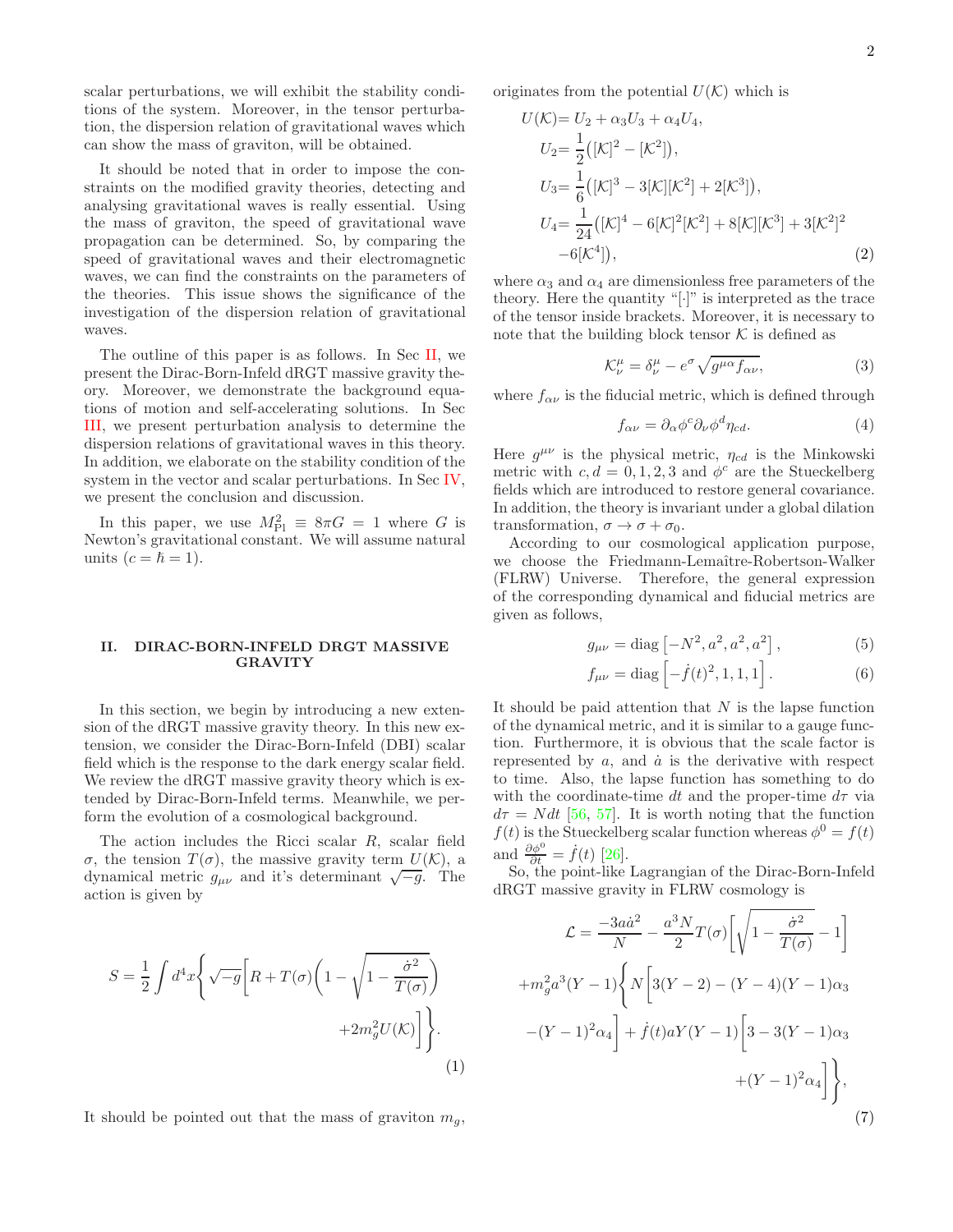where

<span id="page-2-0"></span>
$$
Y \equiv \frac{e^{\sigma}}{a}.\tag{8}
$$

To simplify expressions later, we define

$$
H \equiv \frac{\dot{a}}{Na}.\tag{9}
$$

#### A. Background Equations of Motion

We obtain the cosmological background equations for a FLRW background. This way, by varying with respect to f, and paying attention to the unitary gauge, i.e.  $f(t) =$  $t$ , a constraint equation is given by:

<span id="page-2-1"></span>
$$
\frac{\delta \mathcal{L}}{\delta f} = m_g^2 \frac{d}{dt} \left[ a^4 Y (Y - 1) \times \left( 3 - 3(Y - 1) \alpha_3 \right) + (Y - 1)^2 \alpha_4 \right) \right] = 0.
$$
\n(10)

On the classical level, the unphysical fields should be eliminated from the Lagrangian using gauge transformations [\[58](#page-9-10)].

In this step, we calculate the equation of motion which is related to the lapse function N

<span id="page-2-3"></span>
$$
\frac{1}{a^3} \frac{\delta \mathcal{L}}{\delta N} = 3H^2 + \frac{T(\sigma)}{2} \left[ 1 - \sqrt{1 - \frac{\left(HN + \frac{\dot{Y}}{Y}\right)^2}{T(\sigma)}} \right]
$$

$$
-m_g^2 (Y - 1) \left[ -3(Y - 2) + (Y - 4)(Y - 1)\alpha_3 \right]
$$

$$
+(Y - 1)^2 \alpha_4 \right] = 0.
$$
(11)

By varying with respect to  $\sigma$ , we have

<span id="page-2-4"></span>
$$
\frac{1}{a^3 N} \frac{\delta S}{\delta \sigma} = \frac{1}{4(T(\sigma) - H^2)^2} \left\{ 2H^4 \left[ 3T(\sigma) N \sqrt{1 - \frac{H^2}{T(\sigma)}} + T'(\sigma) \right] - 2T(\sigma)^2 T'(\sigma) \left[ \sqrt{1 - \frac{H^2}{T(\sigma)}} - 1 \right] - H^2 T(\sigma) \left[ 6T(\sigma) N \sqrt{1 - \frac{H^2}{T(\sigma)}} + (4 - 3\sqrt{1 - \frac{H^2}{T(\sigma)}}) T'(\sigma) \right] \right\} + m_g^2 X \left\{ - (3 + r)(3 + 3\alpha_3 + \alpha_4) + 6(r + 1)Y(\alpha_4 + 2\alpha_3 + 1) - 3(3r + 1)(\alpha_4 + \alpha_3) Y^2 + 4r\alpha_4 Y^3 \right\} = 0,
$$
\n(12)

Г

where

$$
r \equiv \frac{a}{N}.\tag{13}
$$

Notice that the following equations can be obtained using Eq.  $(8)$ ,

$$
\frac{\dot{\sigma}}{N} = H + \frac{\dot{Y}}{NY}, \qquad \ddot{\sigma} = \frac{d}{dt}\left(NH + \frac{\dot{Y}}{Y}\right), \tag{14}
$$

According to the time reparametrization invariance introduced by the Stuckelberg field  $f$ , there is a Bianchi identity that guarantees that the equation of motion related to the scale factor a is redundant. The Bianchi identity is,

$$
\frac{\delta S}{\delta \sigma} \dot{\sigma} + \frac{\delta S}{\delta f} \dot{f} - N \frac{d}{dt} \frac{\delta S}{\delta N} + \dot{a} \frac{\delta S}{\delta a} = 0.
$$
 (15)

Therefore, this equation can be ignored.

It should be indicated that in the particular condition, all of the background equations and total Lagrangian reduce to those in Refs. [\[38,](#page-8-27) [51\]](#page-9-11).

## B. Self-Accelerating Background Solutions

In this subsection, we indicate the analyses of selfaccelerating solutions to explain the accelerated expansion of the Universe. We now start the discussion of the solutions by the Stueckelberg constraint in Eq. [\(10\)](#page-2-1). By integrating that equation we have,

<span id="page-2-2"></span>
$$
Y(Y-1)\bigg[3-3(Y-1)\alpha_3+(Y-1)^2\alpha_4\bigg]\propto a^{-4}.\text{(16)}
$$

It is necessary to mention that the constant solutions of Y lead to the effective energy density and behave similarly to a cosmological constant. In other words, the massive gravity term affects the expansion like a cosmological constant. As we would like to consider an expanding universe, and the right-hand side of the equation [\(16\)](#page-2-2) will decrease after a long enough time, Y saturates to a constant value  $Y_{SA}$ , which is a root of the left-hand side of Eq.  $(16)$ .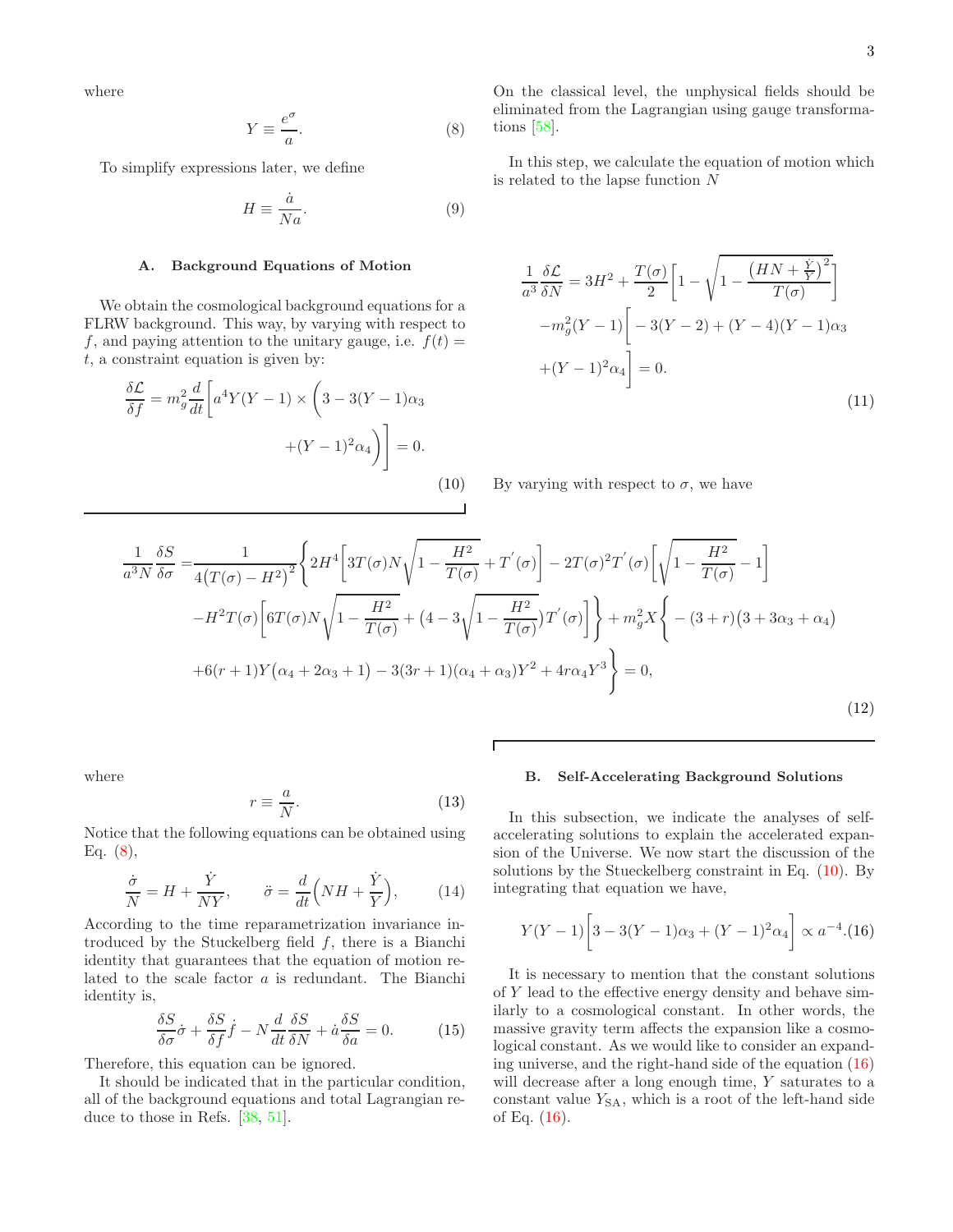According to [\[38\]](#page-8-27), there are four constant solutions for Y. For avoiding to encounter strong coupling, this solution should be discarded [\[38\]](#page-8-27). Thus, we are left with,

$$
(Y-1)\left[3-3(Y-1)\alpha_3+(Y-1)^2\alpha_4\right]\Big|_{Y=Y_{\rm SA}}=0.\quad(17)
$$

Furthermore, it is clear that the other solution is  $Y = 1$ . However, this solution leads to inconsistency and vanishing cosmological constant, and this is the reason why it is unacceptable [\[38\]](#page-8-27).

So, the two remaining solutions of Eq. 
$$
(16)
$$
 are

<span id="page-3-2"></span>
$$
Y_{\rm SA}^{\pm} = \frac{3\alpha_3 + 2\alpha_4 \pm \sqrt{9\alpha_3^2 - 12\alpha_4}}{2\alpha_4}.
$$
 (18)

Here, we obtain the modified Friedmann equation. The Friedmann equation [\(11\)](#page-2-3) could be written in a different form,

<span id="page-3-1"></span>
$$
3H^2 + \frac{\tilde{T}}{2} - \sqrt{\frac{\tilde{T}^2}{4} - \frac{\tilde{T}}{4}H^2N^2} = \Lambda_{SA}^{\pm},\tag{19}
$$

where  $\tilde{T}$  is a saturate of  $T(\sigma)$ . We solve the Eq. [\(19\)](#page-3-1) to calculate the  $H^2$ , so we have

$$
H^{2} = \frac{1}{72} \left( 24\Lambda_{\text{SA}}^{\pm} - 12\tilde{T} - N^{2}\tilde{T} \pm \sqrt{144\tilde{T}^{2} - 48\Lambda_{\text{SA}}^{\pm}N^{2}\tilde{T} + 24N^{2}\tilde{T}^{2} + N^{4}\tilde{T}^{2}} \right).
$$
 (20)

Note that the effective cosmological constant from the mass term is

$$
\Lambda_{SA}^{\pm} \equiv m_g^2 (Y_{SA}^{\pm} - 1) \left[ -3Y_{SA}^{\pm} + 6 + (Y_{SA}^{\pm} - 4)(Y_{SA}^{\pm} - 1)\alpha_3 + (Y_{SA}^{\pm} - 1)^2 \alpha_4 \right].
$$
\n(21)

Using Eq.  $(18)$ , the above equation can be written as

$$
\Lambda_{SA}^{\pm} = \frac{3m_g^2}{2\alpha_4^3} \left[ 9\alpha_3^4 \pm 3\alpha_3^3 \sqrt{9\alpha_3^2 - 12\alpha_4} - 18\alpha_3^2 \alpha_4 \right. \\
\left. + 4\alpha_3 \alpha_4 \sqrt{9\alpha_3^2 - 12\alpha_4} + 6\alpha_4^2 \right].
$$
 (22)

Therefore, from Eq. [\(12\)](#page-2-4) we have,

$$
r_{\text{SA}} = 1 - \frac{H^2 \tilde{T} \sqrt{1 - \frac{H^2}{\tilde{T}}}}{2m_g^2 Y_{\text{SA}}^{\pm 2} N^2 \left(H^2 - \tilde{T}\right) \left(\alpha_3 Y_{\text{SA}}^{\pm} - \alpha_3 - 2\right)}.
$$
\n(23)

The above equation interprets the self-accelerating universe without any strong coupling. Thus, we have shown that this theory consists of self-accelerating solutions with an effective cosmological constant.

## <span id="page-3-0"></span>III. PERTURBATIONS ANALYSIS

At this stage, we would like to demonstrate the perturbations analyses. These analyses are crucial to indicate the stability of solutions. To reach this goal, we focus on quadratic perturbations. The physical metric  $g_{\mu\nu}$  can be expanded in terms of small fluctuations  $\delta g_{\mu\nu}$  around a background solution  $g_{\mu\nu}^{(0)}$ .

$$
g_{\mu\nu} = g_{\mu\nu}^{(0)} + \delta g_{\mu\nu}.
$$
 (24)

Note that the metric perturbations can be divided into three parts, namely scalar, vector, and tensor perturbations. Therefore, we have

$$
\delta g_{00} = -2N^2 \Phi,
$$
  
\n
$$
\delta g_{0i} = Na(B_i + \partial_i B),
$$
  
\n
$$
\delta g_{ij} = a^2 \left[ h_{ij} + \frac{1}{2} (\partial_i E_j + \partial_j E_i) + 2\delta_{ij} \Psi + (\partial_i \partial_j - \frac{1}{3} \delta_{ij} \partial_i \partial_i^j) E \right],
$$
\n(25)

All perturbations agree with the spatial rotation transformations, and they are functions of time and space. Also, there are these conditions  $\delta^{ij} h_{ij} = \partial^i h_{ij} = \partial^i E_i =$  $\partial^i B_i = 0$  for scalar, vector, and tensor perturbations which means that the tensor perturbations are transverse and traceless.

We perturb the scalar field  $\sigma$  as follows

$$
\sigma = \sigma^{(0)} + \delta \sigma. \tag{26}
$$

In the following procedures, all terms should be kept in quadratic order in  $\delta g_{\mu\nu}$ . It is crucial to mention that we have not had any problems with the form of gauge-invariant combinations because we have indicated all analyses in the unitary gauge. In addition, the expanded actions can be written in the Fourier domain with plane waves, i.e.,  $\vec{\nabla}^2 \to -k^2$ ,  $d^3x \to d^3k$ . Note that the spatial indices on perturbations are raised and lowered by  $\delta^{ij}$  and  $\delta_{ij}$ .

#### <span id="page-3-3"></span>A. Tensor

The significance of tensor perturbation analysis lies in the fact that it is the only source of gravitational waves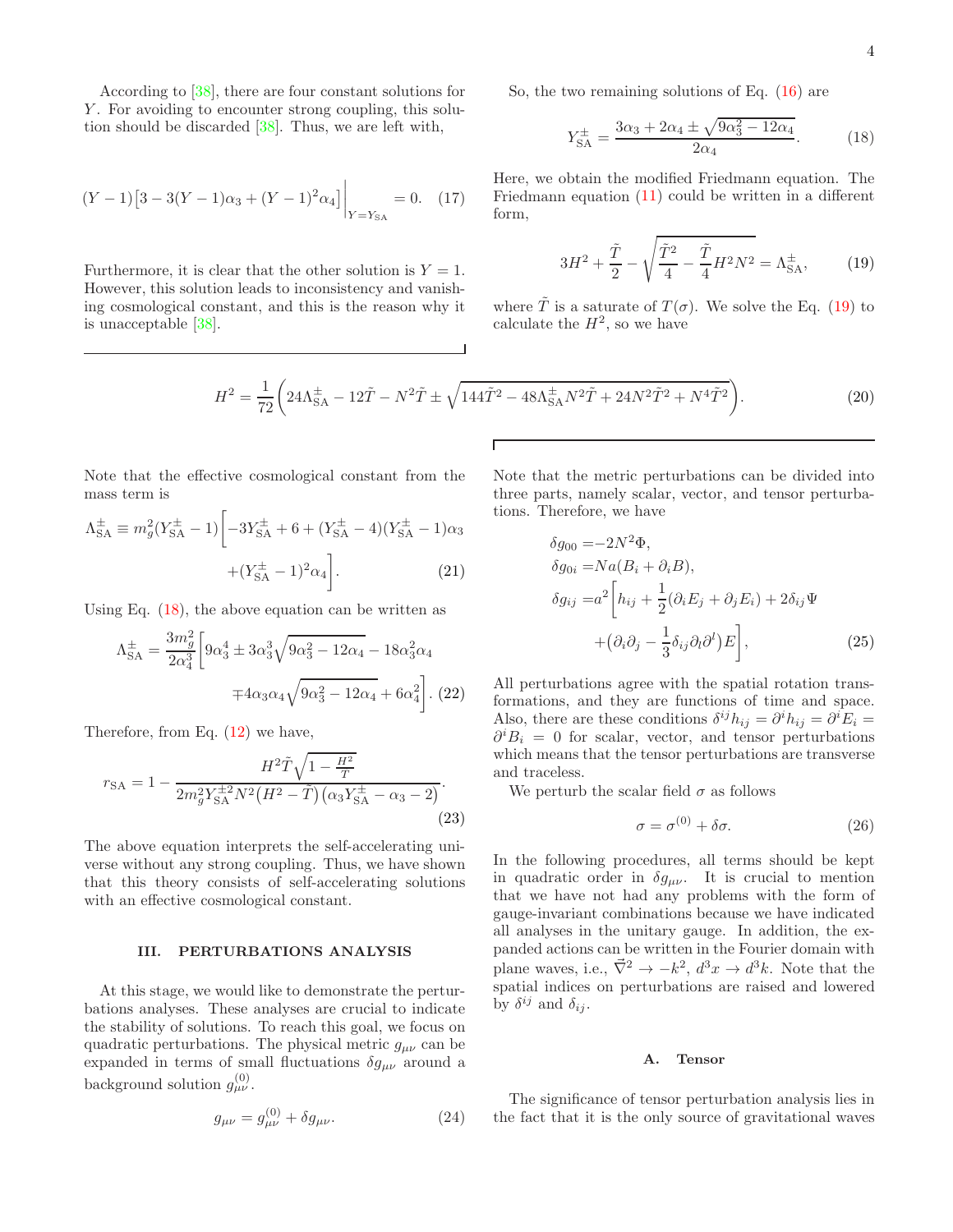in general relativity. As the dispersion relation of gravitational waves is different in modified gravity models, the speed of propagation of the gravitational wave is different from the speed of light in standard general relativity. In this subsection, we obtain the dispersion relation of gravitational waves in the Dirac-Born-Infeld dRGT massive gravity theory. We consider tensor perturbations around the background,

$$
\delta g_{ij} = a^2 h_{ij},\tag{27}
$$

where

$$
\partial^i h_{ij} = 0 \quad \text{and} \quad g^{ij} h_{ij} = 0. \tag{28}
$$

Note that the tensor perturbed action in the second-order can be obtained for each part of the action separately. The gravity part of the perturbed action in quadratic order is

$$
S_{\text{gravity}}^{(2)} = \frac{1}{8} \int d^3k \, dt \, a^3 \left[ \frac{\dot{h}_{ij} \dot{h}^{ij}}{N^2} - \left( \frac{k^2}{a^2} + 4\frac{\dot{H}}{N} + 6H^2 \right) h^{ij} h_{ij} \right].
$$
 (29)

Furthermore, we obtain the Dirac-Born-Infeld part of the perturbed action in quadratic order

$$
S_{\rm DBI}^{(2)} = \frac{1}{8} \int d^3k \, dt \, a^3 N \left[ T(\sigma) \left( \sqrt{1 - \frac{\dot{\sigma}^2}{T(\sigma)}} - 1 \right) \right] h^{ij} h_{ij}.
$$
\n(30)

The massive gravity sector of the perturbed action can be written as

$$
S_{\text{massive}}^{(2)} = \frac{1}{8} \int d^3k \, dt \, a^3 N m_g^2 \bigg[ (\alpha_3 + \alpha_4) r Y^3 - (1 + 2\alpha_3 + \alpha_4)(1 + 3r) Y^2 + (3 + 3\alpha_3 + \alpha_4) (3 + 2r)Y - 2(6 + 4\alpha_3 + \alpha_4) \bigg] h^{ij} h_{ij}.
$$
 (31)

Summing up the second-order pieces of the perturbed actions  $S_{\text{gravity}}^{(2)}$ ,  $S_{\text{DBI}}^{(2)}$ , and  $S_{\text{massive}}^{(2)}$ , we calculate the total action in the second-order for tensor perturbations

$$
S_{\text{total}}^{(2)} = \frac{1}{8} \int d^3k \, dt \, a^3 N \left\{ \frac{\dot{h}_{ij} \dot{h}^{ij}}{N^2} - \left(\frac{k^2}{a^2} + M_{\text{GW}}^2\right) h^{ij} h_{ij} \right\}.
$$
\n(32)

At this stage, using Eq. [\(18\)](#page-3-2), we calculate  $\alpha_3$  and substitute it. As a result, the dispersion relation of gravitational waves is obtained as

$$
M_{\rm GW}^2 = 4\frac{\dot{H}}{N} + 6H^2 - T(\sigma)\left(\sqrt{1 - \frac{\dot{\sigma}^2}{T(\sigma)}} - 1\right) - \Delta,
$$
\n(33)

where

$$
\Delta = \frac{m_g^2}{(Y_{SA}^{\pm} - 1)} \left\{ Y_{SA}^{\pm} \left[ 18 + 8\alpha_3 + Y_{SA}^{\pm} \left( 2\alpha_3 Y_{SA}^{\pm} + Y_{SA}^{\pm} - r_{SA} \left( 3(\alpha_3 + 2) \right) \right) \right. \\ \left. + Y_{SA}^{\pm} (\alpha_3 Y_{SA}^{\pm} - 4\alpha_3 - 3) \right) - 8\alpha_3 - 10 \right) \right\} - 2(\alpha_3 + 3) \left\},\tag{34}
$$

where  $Y_{\text{SA}}^{\pm}$  can not be equal to 1, because the role of the massive gravity term vanishes.

It is noticeable that if the mass square of gravitational waves would be positive, the stability of long-wavelength gravitational waves is guaranteed. However, if it would be negative, it is tachyonic. So, the instability can take the age of the Universe to develop if the mass of the tachyon would be the order of the Hubble scale.

In fact, we exhibit the modified dispersion relation of gravitational waves. Actually, the propagation of gravitational perturbations in the FLRW cosmology in the Dirac-Born-Infeld dRGT massive gravity is presented.

## B. Vector

Here the vector perturbation analyses are shown for the Dirac-Born-Infeld dRGT massive gravity theory. This part's main goal is to show the conditions in which there would not be any instabilities.

We consider the vector perturbations,

$$
B_i = \frac{a(r^2 - 1)k^2}{\left[2k^2(r - 1) + 4T(\sigma)\left(\sqrt{\frac{H^2 a^2}{T(\sigma)}} - 1\right)\right]} \frac{\dot{E}_i}{N}.
$$
 (35)

As the field  $B_i$  is nondynamical, it can be entered into the action as an auxiliary field. So, a single propagating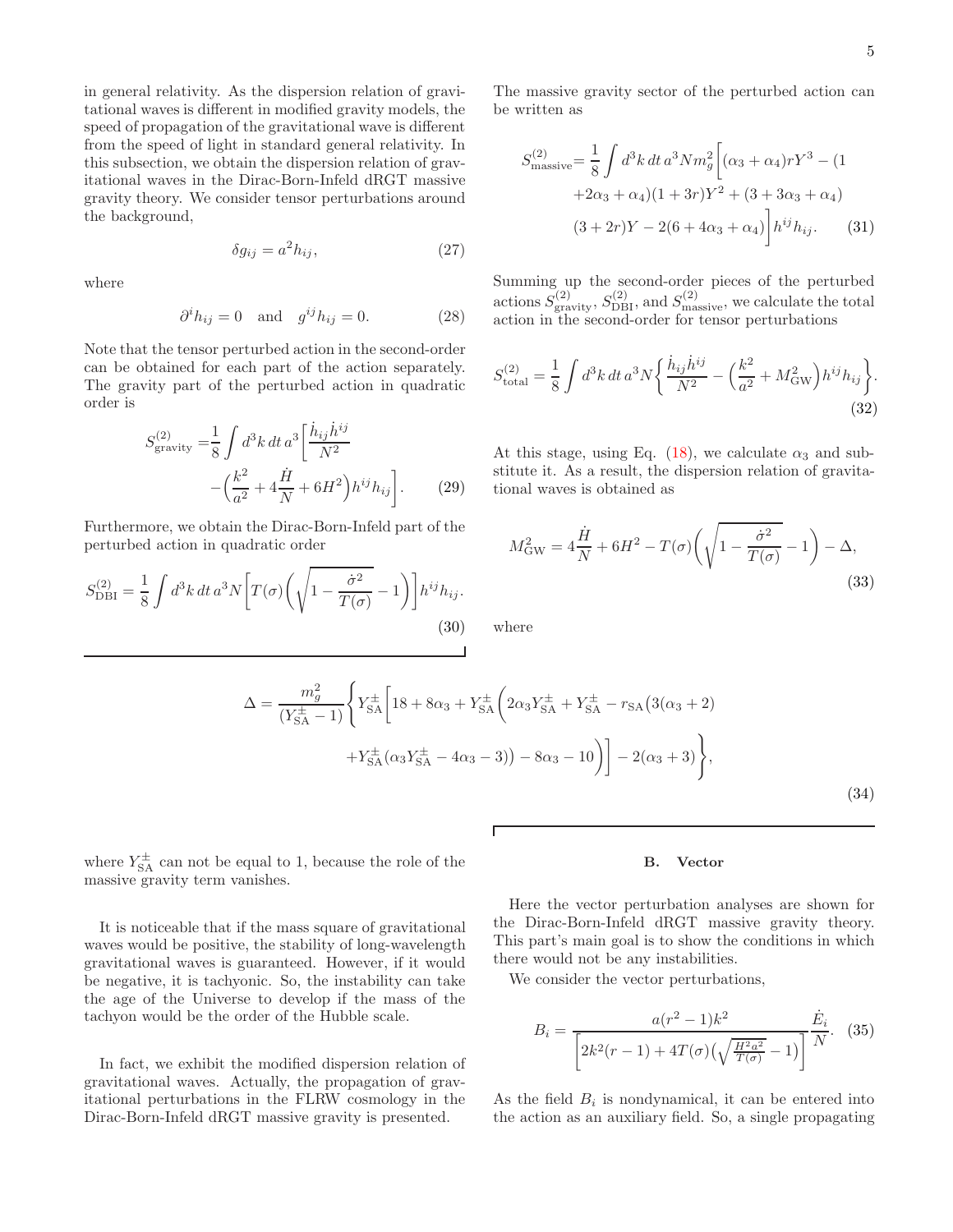vector is given

<span id="page-5-2"></span>
$$
S_{\text{vector}}^{(2)} = \frac{1}{8} \int d^3k \, dt \, a^3 N \bigg( \frac{\beta}{N^2} |\dot{E}_i|^2 - \frac{k^2}{2} M_{\text{GW}}^2 |E_i|^2 \bigg),\tag{36}
$$

where

<span id="page-5-0"></span>
$$
\beta = \frac{k^2}{2} \left( 1 + \frac{k^2 (r^2 - 1)}{2T(\sigma) (\sqrt{\frac{H^2 a^2}{T(\sigma)}} - 1)} \right)^{-1}.
$$
 (37)

It can be found that there are two cases, in the first one, if we have  $\frac{(r^2-1)}{(r^2-1)}$  $\frac{(r-1)}{2T(\sigma)\left(\sqrt{\frac{H^2 a^2}{T(\sigma)}}-1\right)} \geq 0$ , we do not need the critical momentum scale. However, in the second one, if we have  $\frac{(r^2-1)}{(r^2-1)}$  $\frac{(r-1)}{2T(\sigma)\left(\sqrt{\frac{H^2a^2}{T(\sigma)}}-1\right)}$  < 0, we should have a critical momentum scale  $k_c$  to avoid a ghost, which is

<span id="page-5-4"></span>
$$
k_c = \sqrt{\frac{2T(\sigma)\left[\sqrt{\frac{H^2 a^2}{T(\sigma)}} - 1\right]}{(1 - r^2)}} \quad \text{if} \quad \frac{(r^2 - 1)}{2T(\sigma)\left(\sqrt{\frac{H^2 a^2}{T(\sigma)}} - 1\right)} < 0,
$$
\n(38)

in other words, to have stability in the system we require the  $k$  in Eq.  $(37)$  to be smaller than a critical momentum scale  $k_c$ .

In the following, we consider the canonically normalized fields for determining the other instabilities in the vector modes as below

<span id="page-5-1"></span>
$$
\zeta_i = \frac{\beta E_i}{2}.\tag{39}
$$

We have substituted Eq.  $(39)$  to the Eq.  $(36)$ ,

$$
S = \frac{1}{2} \int d^3k \, dt \, a^3 N \bigg( \frac{|\dot{\zeta}_i|^2}{N^2} - c_V^2 |\zeta_i|^2 \bigg). \tag{40}
$$

The sound speed for vector modes is given by

<span id="page-5-3"></span>
$$
c_V^2 = M_{\rm GW}^2 (1 + u^2) - \frac{H^2 u^2 (1 + 4u^2)}{(1 + u^2)^2}, \qquad (41)
$$

where the dimensionless quantity is considered as below

$$
u^{2} \equiv \frac{k^{2}(r^{2} - 1)}{2T(\sigma)\left(\sqrt{\frac{H^{2}a^{2}}{T(\sigma)}} - 1\right)}.
$$
 (42)

In fact, we evaluate the conditions which can cause instability in the system. Notice that to avoid tachyonic instability which can be originated from the first part of

Eq. [\(41\)](#page-5-3), if we have  $M_{\text{GW}}^2 < 0$  and  $u^2 > 0$ , and to avoid instability the below conditions must be there.

$$
k_c^2 \lesssim \frac{2T(\sigma)\left(\sqrt{\frac{H^2 a^2}{T(\sigma)}} - 1\right)}{(r^2 - 1)},
$$
  
if  $\frac{(r^2 - 1)}{2T(\sigma)\left(\sqrt{\frac{H^2 a^2}{T(\sigma)}} - 1\right)} > 0$  and  $M_{\text{GW}}^2 < 0$ . (43)

If we consider all physical momenta below a critical momentum scale  $k_c$ , thus, a growth rate of instability should be lower than the cosmological scale.

Furthermore, if we pay attention to the second part of Eq. [\(41\)](#page-5-3), two cases can be considered. In the first case, if we have  $u^2 > 0$ , there is not any instability faster than the Hubble expansion. In the second case which is  $u^2 < 0$ , as we have the no-ghost condition Eq. [\(38\)](#page-5-4), to avoid instability we should have  $|u^2| \lesssim \frac{k^2}{k_c^2}$  $\frac{k^2}{k_c^2}$ . This way, there is not any instability in the second part of Eq. [\(41\)](#page-5-3).

In the end, in order to guarantee the stability for vector modes, we should consider  $c_V^2 > 0$ . In addition, for avoiding the instability the mass square of the dispersion relation of gravitational waves should be positive  $M_{\text{GW}}^2 > 0$ , as we pointed out in the Sec. [III A.](#page-3-3)

#### C. Scalar

In this subsection, we exhibit the scalar perturbations analyses in the Dirac-Born-Infeld dRGT massive gravity theory to elaborate on the stability of the system.

We start with the action quadratic in scalar perturbations

$$
\delta g_{00} = -2N^2 \Phi,
$$
  
\n
$$
\delta g_{0i} = N a \partial_i B,
$$
  
\n
$$
\delta g_{ij} = a^2 \left[ 2\delta_{ij} \Psi + (\partial_i \partial_j - \frac{1}{3} \delta_{ij} \partial_i \partial^l) E \right],
$$
\n(44)

$$
\sigma = \sigma^{(0)} + \delta \sigma. \tag{45}
$$

According to the fact that the perturbation  $\Phi$  and  $B$  are free of time derivatives, they can be used as auxiliary fields using their equations of motion.

$$
B = \frac{(r^2 - 1)a}{3T(\sigma)\left[1 - \sqrt{\frac{H^2 a^2}{T(\sigma)}}\right]} \left\{ 6H\Phi - \frac{1}{N}(k^2 \dot{E} + 6\dot{\Psi}) + \frac{3T(\sigma)}{Ha^2} \left[1 - \sqrt{\frac{H^2 a^2}{T(\sigma)}}\right] \delta\sigma \right\},\tag{46}
$$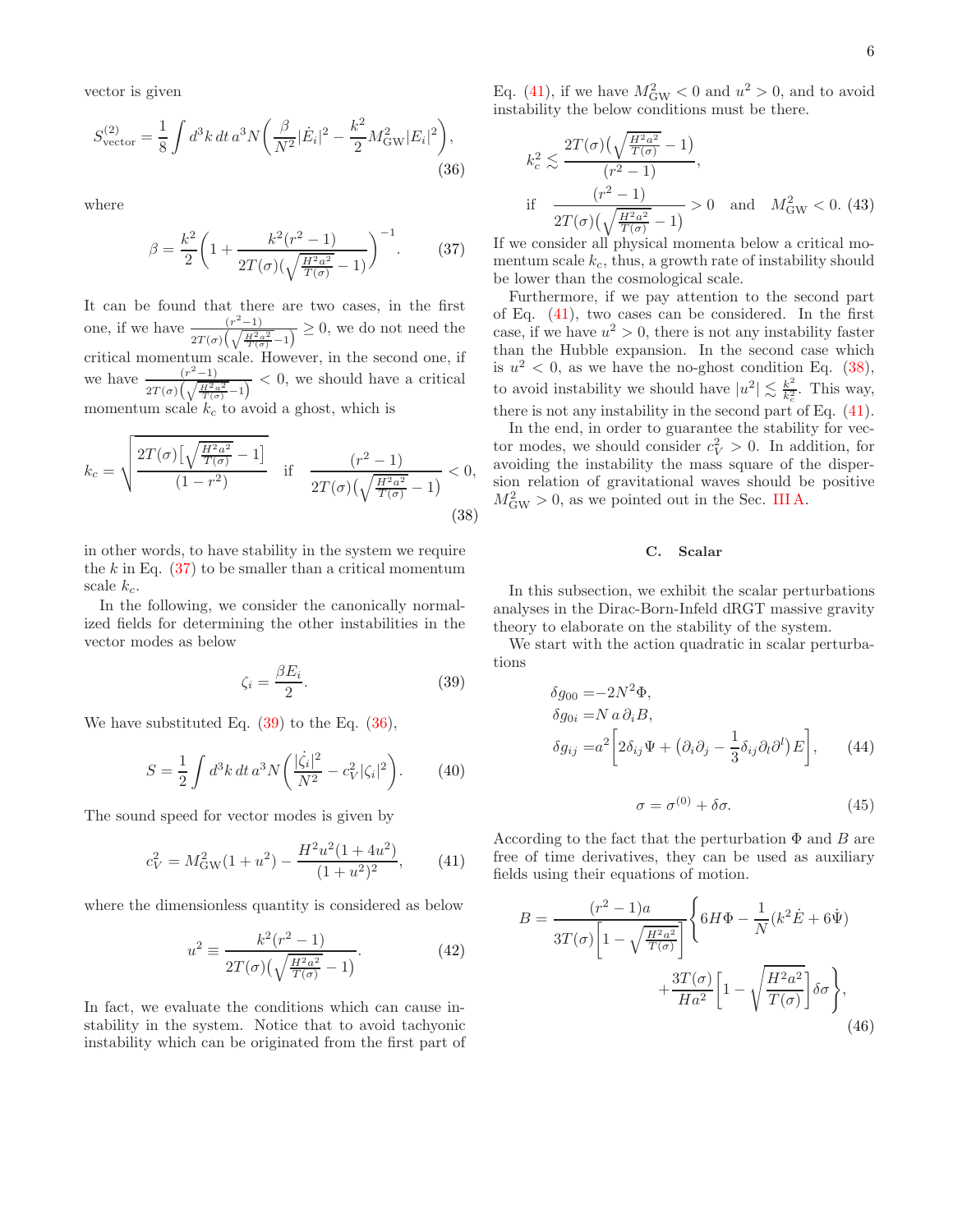$$
\Phi = \frac{1}{3H^4 \left[ 4k^2 (r^2 - 1) + \frac{1}{H^2 a^2} (2QT(\sigma) - T(\sigma)^2) + 6Q - 7T(\sigma) \right]} \left\{ \frac{k^4}{a^4} \left( 2k^2 (r^2 - 1) - \frac{3}{(r - 1)} (Q - T(\sigma)) \right) \left( T(\sigma) - Q \right)^2 (E + 3) \delta \sigma + \frac{3T(\sigma)H^2}{(r - 1)a^2} \left[ \left( 2k^2 (r - 1) + 3(Q - T(\sigma)) \right) \right] \left( \frac{Q}{T(\sigma)} - 1 \right) \Psi + \frac{2H^3 k^2}{N} \left( k^2 \dot{E} + 6\dot{\Psi} \right) (r^2 - 1) - \frac{3HT(\sigma)}{Na^2} \left( (Q - T(\sigma)) \delta \dot{\sigma} - 6H^2 a^2 \dot{\Psi} \right) \left( \frac{Q}{T(\sigma)} - 1 \right) \right\},
$$
\n(47)

Г

where

$$
Q \equiv \sqrt{T(\sigma)H^2a^2}.
$$
 (48)

It is worth pointing out that if we substitute these equations into the action, we obtain the action which contains three fields,  $E, \Psi$ , and  $\delta\sigma$ . Meanwhile, we determine another nondynamical combination to remove the sixth degree of freedom, which is

$$
\tilde{\Psi} = \frac{1}{\sqrt{2}} (\Psi + \delta \sigma). \tag{49}
$$

Moreover, an orthogonal combination can be defined,

$$
\tilde{\delta\sigma} = \frac{1}{\sqrt{2}k^2} (\Psi - \delta\sigma). \tag{50}
$$

7

Note that using above field redefinitions, we write the action in terms of  $\tilde{\Psi}$ ,  $\tilde{\delta\sigma}$ , and E, with no time derivatives on  $\tilde{\Psi}$ . Using the following equation the auxiliary of  $\tilde{\Psi}$ can be eliminated,

$$
\tilde{\Psi} = \frac{1}{3r(r-1)\left[\left(T(\sigma)^2 - 2QT(\sigma)\right) + H^2 a^2 \left(4k^2 + \left(7T(\sigma) - 6Q\right)\right)\right]}\left\{\left[-3k^2r(r-1)\left(2QT(\sigma) - T(\sigma)^2\right) + 72H^4 a^4 \left(4k^2(r^2-1) + \left(6Q - 7T(\sigma)\right)\right) - 3H^2 a^2 \left(4k^4r(r-1) + k^2r\left(6Q - 6Q\right)\right)\right)\right\}
$$
\n
$$
+6rQ - T(\sigma)(7r-5) + 24\left(T(\sigma)^2 - 2QT(\sigma)\right)\right]\tilde{\delta\sigma} - 2\sqrt{2}H^2 a^2 k^4 r(r-1)E
$$
\n
$$
+ \left[18H^3 a^4 \left(4k^2(r^2-1) + 6Q - 7T(\sigma)\right) + 6Ha^2 \left(-2k^2r(r-1)(Q - T(\sigma))\right)\right]
$$
\n
$$
-3T(\sigma)^2 + 6QT(\sigma)\right)\left]\frac{\tilde{\delta\sigma}}{N} + \sqrt{2}Ha^2 k^2 r(r-1)\left[6H^2 a^2 + T(\sigma) - Q\right]\frac{\dot{E}}{N}\right\}.
$$
\n(51)

We substitute this solution in the action, and by considering the notation  $A \equiv (\tilde{\delta\sigma}, E)$ , the scalar action is given

by,

 $\overline{\Gamma}$ 

 $\cal S$ 

$$
= \frac{1}{2} \int d^3k \, dt \, a^3 N \left\{ \frac{\dot{A}^\dagger}{N} \mathcal{F} \frac{\dot{A}}{N} + \frac{\dot{A}^\dagger}{N} \mathcal{D} A \right. \\
\left. + A^\dagger D^T \frac{\dot{A}}{N} - A^T \varpi^2 A \right\},\qquad(52)
$$

here, we should pay attention that  $D$  is a real antisymmetric  $2\times 2$  matrix, and  $\mathcal F$  and  $\varpi^2$  are real symmetric  $2 \times 2$  matrices.

This way, we demonstrate the components of the matrix  ${\mathcal F}$  as below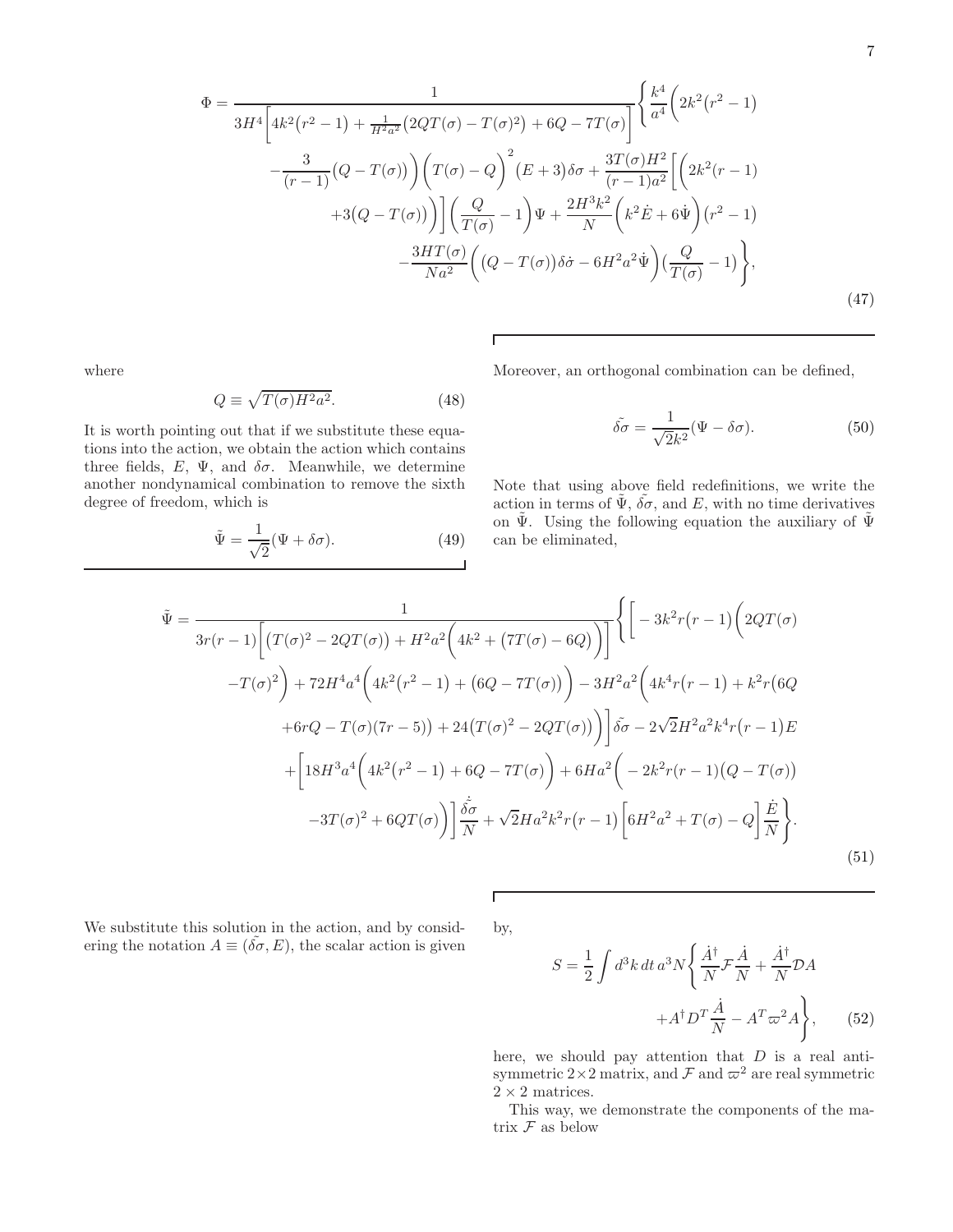$$
\mathcal{F}_{11} = \frac{2k^4(Q-1)}{H^2a^2} \left[ 1 + \frac{9H^2a^2}{k^2(r-1)^2} - \frac{\left((Q-T(\sigma))(r-1) - 6H^2a^2r\right)^2}{\left[\left(T(\sigma)^2 - 2QT(\sigma)\right) + H^2a^2\left(4k^2 + \left(7T(\sigma) - 6Q\right)\right)\right](r-1)^2} \right], \quad (53)
$$
\n
$$
\mathcal{F}_{12} = \frac{\sqrt{2}k^4(Q-T(\sigma))\left[2k^2(r-1) - 3r\left(6H^2a^2 + T(\sigma) - Q\right)\right]}{3(r-1)\left[\left(T(\sigma)^2 - 2T(\sigma)Q\right) + H^2a^2\left(4k^2 + 7T(\sigma) - 6Q\right)\right]}, \quad (54)
$$
\n
$$
\mathcal{F}_{22} = \frac{k^4(Q-T(\sigma))\left[2k^2 - 18H^2a^2 + 3(Q-T(\sigma))\right]}{18(T(\sigma)^2 - 2QT(\sigma)) + 18H^2a^2\left[4k^2 + 7T(\sigma) - 6Q\right]}.
$$
\n(55)

For determining the sign of the eigenvalues, we elaborate the determinant of the kinetic matrix  $\mathcal{F}$ . Therefore, we have

$$
\det \mathcal{F} \equiv \mathcal{F}_{11} \mathcal{F}_{22} - \mathcal{F}_{12}^2 =
$$
  

$$
3k^6 \left( T(\sigma) - Q \right)^2
$$
  

$$
(r-1)^2 \left( Q - T(\sigma) - \frac{4k^2 H^2 a^2}{6H^2 a^2 + T(\sigma) - Q} \right). (56)
$$

To avoid appearing the ghosts in the scalar sector, the following condition should be taken into consideration,

$$
k < \frac{1}{2} \sqrt{\frac{T(\sigma)^2}{H^2 a^2} + \frac{2T(\sigma)\sqrt{T(\sigma)}}{Ha}} - 7T(\sigma) + 6Ha\sqrt{T(\sigma)}.
$$
\n<sup>(57)</sup>

Thus, if the determinant is positive, we do not have a ghost degree of freedom. In other words, it should be mentioned that the stability of the scalar sector could be guaranteed with the use of the determinant of the kinetic matrix. We have shown the conditions under which the system can maintain its stability

## <span id="page-7-0"></span>IV. CONCLUSION

In conclusion, we should like to point out that introducing the new extended dRGT massive gravity theory is so important due to this fact that can give us the opportunity to understand how the extended theory can behave around their cosmological backgrounds. In this present work, we have presented the Dirac-Born-Infeld dRGT massive gravity which is constructed by considering coupled DBI scalar field to the graviton field.

Initially, we have obtained the details of the new action and total Lagrangian. We also performed the full set of equations of motion for a FLRW background. In order to

explain the late-time acceleration of the Universe in the context of the Dirac-Born-Infeld dRGT massive gravity, we exhibited the self-accelerating background solutions. In fact, we have shown that the theory consists of selfaccelerating solutions with an effective cosmological constant which has something to do with massive gravity term.

Finally, we have presented the cosmological perturbations analyses, which consist of tensor, vector, and scalar perturbations. In tensor perturbation, we have demonstrated the tensor perturbation calculation to investigate the mass of graviton for the Dirac-Born-Infeld dRGT massive gravity theory. In other words, we have presented the modified dispersion relation of gravitational waves. Furthermore, we have indicated that to guarantee the stability of long-wavelength, the square of gravitational waves should be positive i.e.,  $M_{\text{GW}}^2 > 0$ . Presenting the propagation of gravitational perturbation in the FLRW cosmology in the Dirac-Born-Infeld dRGT massive gravity theory is really vital in the era of gravitational waves. Empirically, the mass of graviton can be constrained by many means [\[59\]](#page-9-12), including the propagation of gravitational waves  $[60, 61]$  $[60, 61]$  $[60, 61]$ , the dynamics of Solar system [\[62\]](#page-9-15), the timing of binary pulsars [\[63](#page-9-16)[–65\]](#page-9-17), and so on. These methods probe different aspects of massive gravity theories [\[59](#page-9-12)]. At the end, we have evaluated the vector and tensor perturbations to determine the stability conditions of the system.

## ACKNOWLEDGEMENTS

We are really grateful to Nishant Agarwal for helpful notes and codes which are related to tensor perturbations. Also, S.K and A.R.A would like to thank A. Emir Gumrukcuolu for his useful comments. L.S was supported by the National Natural Science Foundation of China (Nos. 11991053, 11975027, 11721303), the Na-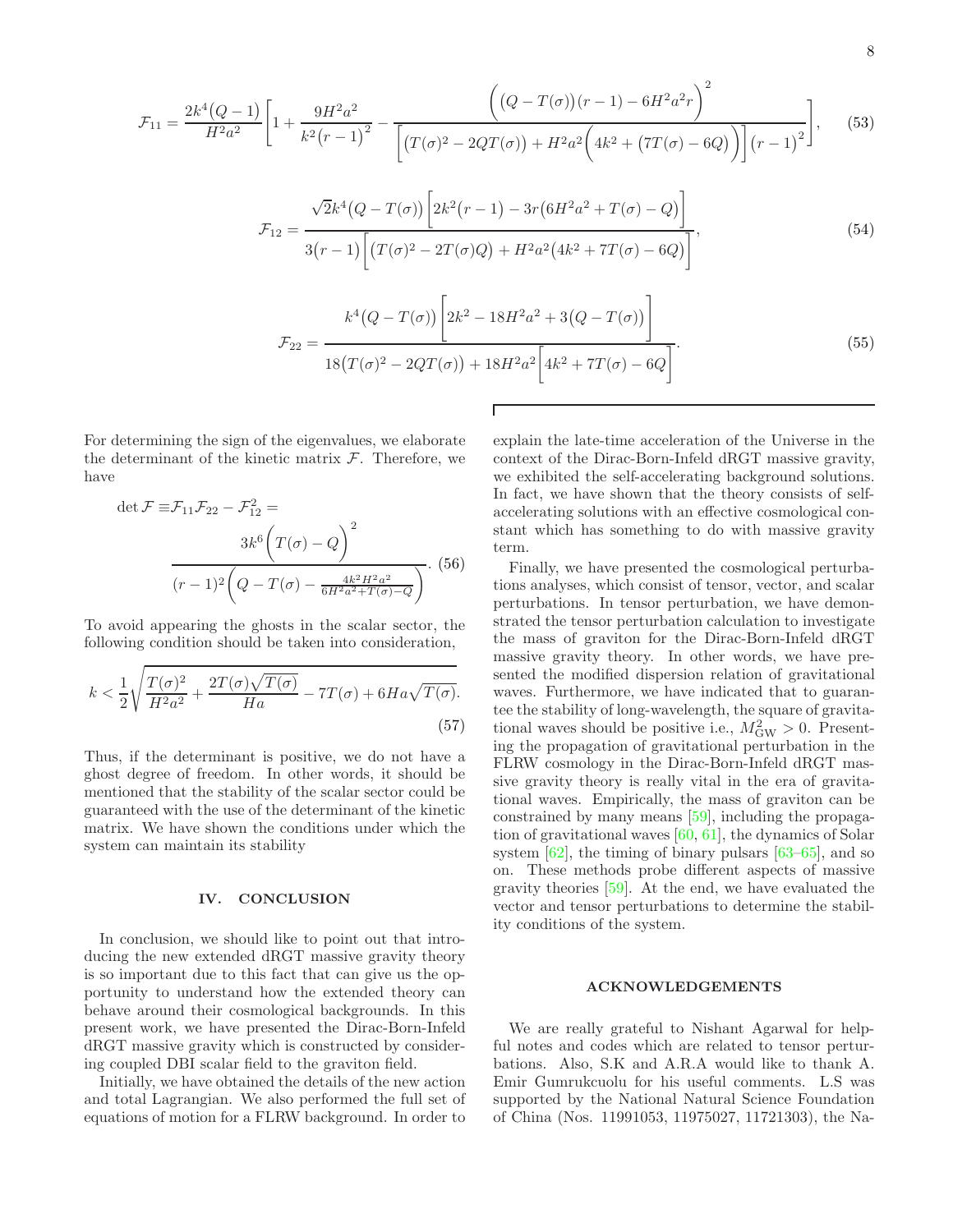- <span id="page-8-0"></span>[1] F. Beutler, C. Blake, M. Colless, D. H. Jones, L. Staveley-Smith, L. Campbell, Q. Parker, W. Saunders and F. Watson, Mon. Not. Roy. Astron. Soc. 416, 3017-3032 (2011) doi:10.1111/j.1365-2966.2011.19250.x [arXiv:1106.3366 [astro-ph.CO]].
- <span id="page-8-1"></span>[2] W. J. Percival et al. [SDSS], Mon. Not. Roy. Astron. Soc. 401, 2148-2168 (2010) doi:10.1111/j.1365- 2966.2009.15812.x [arXiv:0907.1660 [astro-ph.CO]].
- <span id="page-8-2"></span>[3] P. A. R. Ade et al. [Planck], Astron. Astrophys. 594, A13 (2016) doi:10.1051/0004-6361/201525830 [arXiv:1502.01589 [astro-ph.CO]].
- <span id="page-8-3"></span>[4] D. N. Spergel et al. [WMAP], Astrophys. J. Suppl. 148, 175-194 (2003) doi:10.1086/377226 [arXiv:astroph/0302209 [astro-ph]].
- <span id="page-8-4"></span>[5] M. M. Phillips, Astrophys. J. Lett. 413, L105-L108 (1993) doi:10.1086/186970
- <span id="page-8-5"></span>[6] A. G. Riess et al. [Supernova Search Team], Astron. J. 116, 1009-1038 (1998) doi:10.1086/300499 [arXiv:astroph/9805201 [astro-ph]].
- <span id="page-8-6"></span>[7] E. J. Copeland, M. Sami and S. Tsujikawa, Int. J. Mod. Phys. D 15, 1753-1936 (2006) doi:10.1142/S021827180600942X [arXiv:hep-th/0603057 [hep-th]].
- [8] T. P. Sotiriou and V. Faraoni, Rev. Mod. Phys. 82, 451-497 (2010) doi:10.1103/RevModPhys.82.451 [arXiv:0805.1726 [gr-qc]].
- [9] T. Clifton, P. G. Ferreira, A. Padilla and C. Skordis, Phys. Rept. **513**, 1-189 (2012) C. Skordis, Phys. Rept. 513, 1-189 (2012) doi:10.1016/j.physrep.2012.01.001 [arXiv:1106.2476 [astro-ph.CO]].
- [10] S. Nojiri and S. D. Odintsov, eConf **C0602061**, 06 (2006) doi:10.1142/S0219887807001928 [arXiv:hepth/0601213 [hep-th]].
- <span id="page-8-7"></span>[11] K. Bamba, S. Capozziello, S. Nojiri and S. D. Odintsov, Astrophys. Space Sci. 342, 155-228 (2012) doi:10.1007/s10509-012-1181-8 [arXiv:1205.3421 [grqc]].
- <span id="page-8-8"></span>[12] S. Weinberg, Phys. Rev. 138, B988-B1002 (1965) doi:10.1103/PhysRev.138.B988
- <span id="page-8-9"></span>[13] S. Weinberg, Rev. Mod. Phys. 61, 1-23 (1989) doi:10.1103/RevModPhys.61.1
- <span id="page-8-10"></span>[14] P. J. E. Peebles and B. Ratra, Rev. Mod. Phys. 75, 559-606 (2003) doi:10.1103/RevModPhys.75.559 [arXiv:astro-ph/0207347 [astro-ph]].
- [15] C. de Rham and G. Gabadadze, Phys. Rev. D 82, 044020 (2010) doi:10.1103/PhysRevD.82.044020 [arXiv:1007.0443 [hep-th]].
- [16] C. de Rham, G. Gabadadze and A. J. Tolley, Phys. Rev. Lett. 106, 231101 (2011) doi:10.1103/PhysRevLett.106.231101 [arXiv:1011.1232 [hep-th]].
- <span id="page-8-11"></span>[17] K. Hinterbichler, Rev. Mod. Phys. 84, 671-710 (2012) doi:10.1103/RevModPhys.84.671 [arXiv:1105.3735 [hepth]].
- [18] C. de Rham, Living Rev. Rel. 17, 7 (2014) doi:10.12942/lrr-2014-7 [arXiv:1401.4173 [hep-th]].
- <span id="page-8-12"></span>[19] S. F. Hassan and R. A. Rosen, Phys. Rev. Lett. 108, 041101 (2012) doi:10.1103/PhysRevLett.108.041101 [arXiv:1106.3344 [hep-th]].
- [20] S. F. Hassan and R. A. Rosen, JHEP 02, 126 (2012) doi:10.1007/JHEP02(2012)126 [arXiv:1109.3515 [hep-th]].
- <span id="page-8-16"></span>[21] M. Fierz and W. Pauli, Proc. Roy. Soc. Lond. A 173, 211-232 (1939) doi:10.1098/rspa.1939.0140
- <span id="page-8-17"></span>[22] H. van Dam and M. J. G. Veltman, Nucl. Phys. B 22, 397-411 (1970) doi:10.1016/0550-3213(70)90416-5
- <span id="page-8-18"></span>[23] V. I. Zakharov, JETP Lett. 12, 312 (1970)
- <span id="page-8-19"></span>[24] A. I. Vainshtein, Phys. Lett. B 39, 393-394 (1972) doi:10.1016/0370-2693(72)90147-5
- <span id="page-8-20"></span>[25] D. G. Boulware and S. Deser, Phys. Rev. D 6, 3368-3382 (1972) doi:10.1103/PhysRevD.6.3368
- <span id="page-8-21"></span>[26] N. Arkani-Hamed, H. Georgi and M. D. Schwartz, Annals Phys. 305, 96-118 (2003) doi:10.1016/S0003- 4916(03)00068-X [arXiv:hep-th/0210184 [hep-th]].
- <span id="page-8-22"></span>[27] P. Creminelli, A. Nicolis, M. Papucci and E. Trincherini, JHEP 09, 003 (2005) doi:10.1088/1126- 6708/2005/09/003 [arXiv:hep-th/0505147 [hep-th]].
- <span id="page-8-13"></span>[28] C. de Rham and G. Gabadadze, Phys. Rev. D 82, 044020 (2010) doi:10.1103/PhysRevD.82.044020 [arXiv:1007.0443 [hep-th]].
- <span id="page-8-14"></span>[29] C. de Rham, G. Gabadadze and A. J. Tolley, Phys. Rev. Lett. 106, 231101 (2011) doi:10.1103/PhysRevLett.106.231101 [arXiv:1011.1232 [hep-th]].
- <span id="page-8-23"></span>[30] A. De Felice, A. E. Gumrukcuoglu and S. Mukohyama, Phys. Rev. Lett. 109, 171101 (2012) doi:10.1103/PhysRevLett.109.171101 [arXiv:1206.2080 [hep-th]].
- <span id="page-8-24"></span>[31] G. D'Amico, C. de Rham, S. Dubovsky, G. Gabadadze, D. Pirtskhalava and A. J. Tolley, Phys. Rev. D 84, 124046 (2011) doi:10.1103/PhysRevD.84.124046 [arXiv:1108.5231 [hep-th]].
- [32] A. E. Gumrukcuoglu, C. Lin and S. Mukohyama, Phys. Lett. B 717, 295-298 (2012) doi:10.1016/j.physletb.2012.09.049 [arXiv:1206.2723 [hep-th]].
- [33] A. De Felice, A. E. Gümrükçüoğlu, C. Lin and S. Mukohyama, JCAP 05, 035 (2013) doi:10.1088/1475- 7516/2013/05/035 [arXiv:1303.4154 [hep-th]].
- [34] Q. G. Huang, Y. S. Piao and S. Y. Zhou, Phys. Rev. D 86, 124014 (2012) doi:10.1103/PhysRevD.86.124014 [arXiv:1206.5678 [hep-th]].
- <span id="page-8-15"></span>[35] S. F. Hassan and R. A. Rosen, JHEP 02, 126 (2012) doi:10.1007/JHEP02(2012)126 [arXiv:1109.3515 [hep-th]].
- <span id="page-8-25"></span>[36] K. Hinterbichler and R. A. Rosen, JHEP 07, 047 (2012) doi:10.1007/JHEP07(2012)047 [arXiv:1203.5783 [hep-th]].
- <span id="page-8-26"></span>[37] A. E. Gumrukcuoglu, C. Lin and S. Mukohyama, JCAP 03, 006 (2012) doi:10.1088/1475-7516/2012/03/006 [arXiv:1111.4107 [hep-th]].
- <span id="page-8-27"></span>[38] G. D'Amico, G. Gabadadze, L. Hui and D. Pirtskhalava, Phys. Rev. D 87, 064037 (2013)